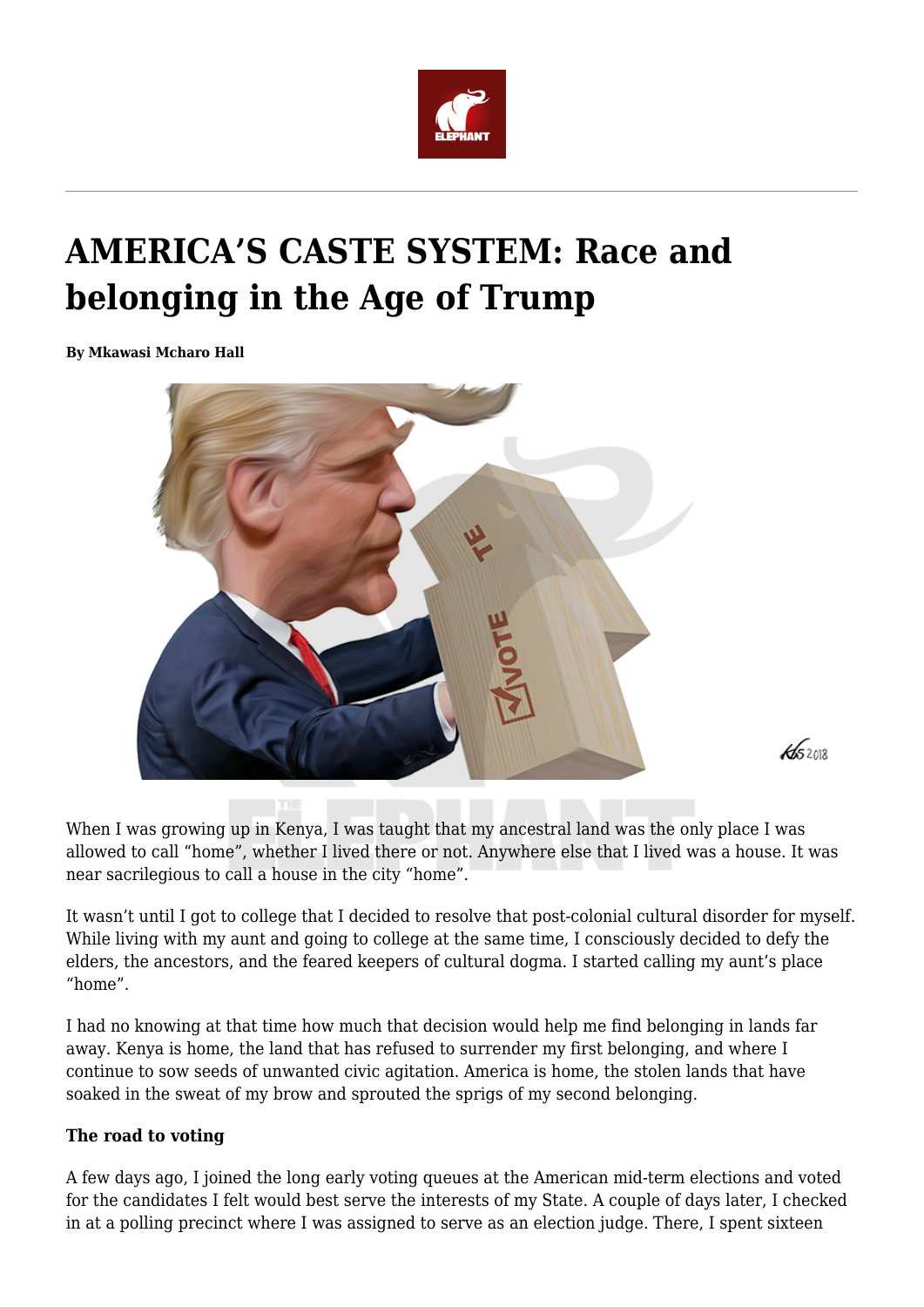hours with fellow officials helping run the voting process and ensuring the integrity of the vote.

On my way home, I reflected upon my service in this role. This was the third election I had served at the polls, and like always, I left with a sense that I had partaken in the serving of sacrament in a temple – to the rich and the poor, the old and the new initiates, the cautious cynics and faithful believers in democracy. I had come a long way too from the village that raised me.

The face of the latest wave of new Americans is little understood by those who now seek to protect this country against an influx of non-Caucasian immigrants. I represent the African immigrant population that has been ballooning significantly in the past two decades. We bring with us an already educated mind, most of us having finished high school or a first degree in an African country. We are the F1 student visa careers that got caught up in the change of immigration policies soon after 9/11, because most of the hijackers had also come in as students. Renewing one's visa was no longer that easy, and working odd jobs was heavily restricted. Many felt stranded, unable to leave or to continue with their education.

This change in policy inadvertently led to many African immigrants staying much longer than they had hoped because they were determined to return home with some measure of success. History records the stories of American immigrants in the 1800s – men who left their families with promises to return. They went west in search of gold and lands and riches told in tall tales, and when they lost it all in life's gambles, they chose not to return home. The shame of failure was too great to bear.

The face of the latest wave of new Americans is little understood by those who now seek to protect this country against an influx of non-Caucasian immigrants. I represent the African immigrant population that has been ballooning significantly in the past two decades.

African immigrants have also done what all immigrants who have come to the United States have done for centuries past – survive through shame, tears and tatters and eventually thrive. For many of them, seeking American citizenship was not an ambition they came in with; it became so with time, out of unforeseen necessity. They too have become builders of this land. They are the latest patch on the American quilt.

## **The African caravan**

A smart government knows that immigration policies that allow for a fluid traversing of documented populations is the safest and most beneficial way to build a  $21<sup>st</sup>$  century nation. It means you know where people are. The U.S. government can track my goings and comings, my toil and my taxes, because I leave a citizen's footprint wherever I go.

The millions of undocumented and out-of-status immigrants in the U.S. simply present a conundrum that has to be addressed at some point, not by clamping down and purging, but by offering legal freedom of movement. You would be surprised at how many immigrants living in the shadows would leave the country if they had the legal means to do so. It would allow for a citizenry as physically fluid as what technology has wrought upon the world. They would also invest more as transnational citizens, a trend seen from Diasporas that have become Americanised.

It is confounding why the American power structure keeps going through this repeated cycle of fear of new immigrants when it is clear that immigrants have made America the industrial superpower it became. This fear and suppression has been happening with each new wave since the 1880s when the Chinese Exclusion Act was passed. Then came the National Origins Formula that restricted the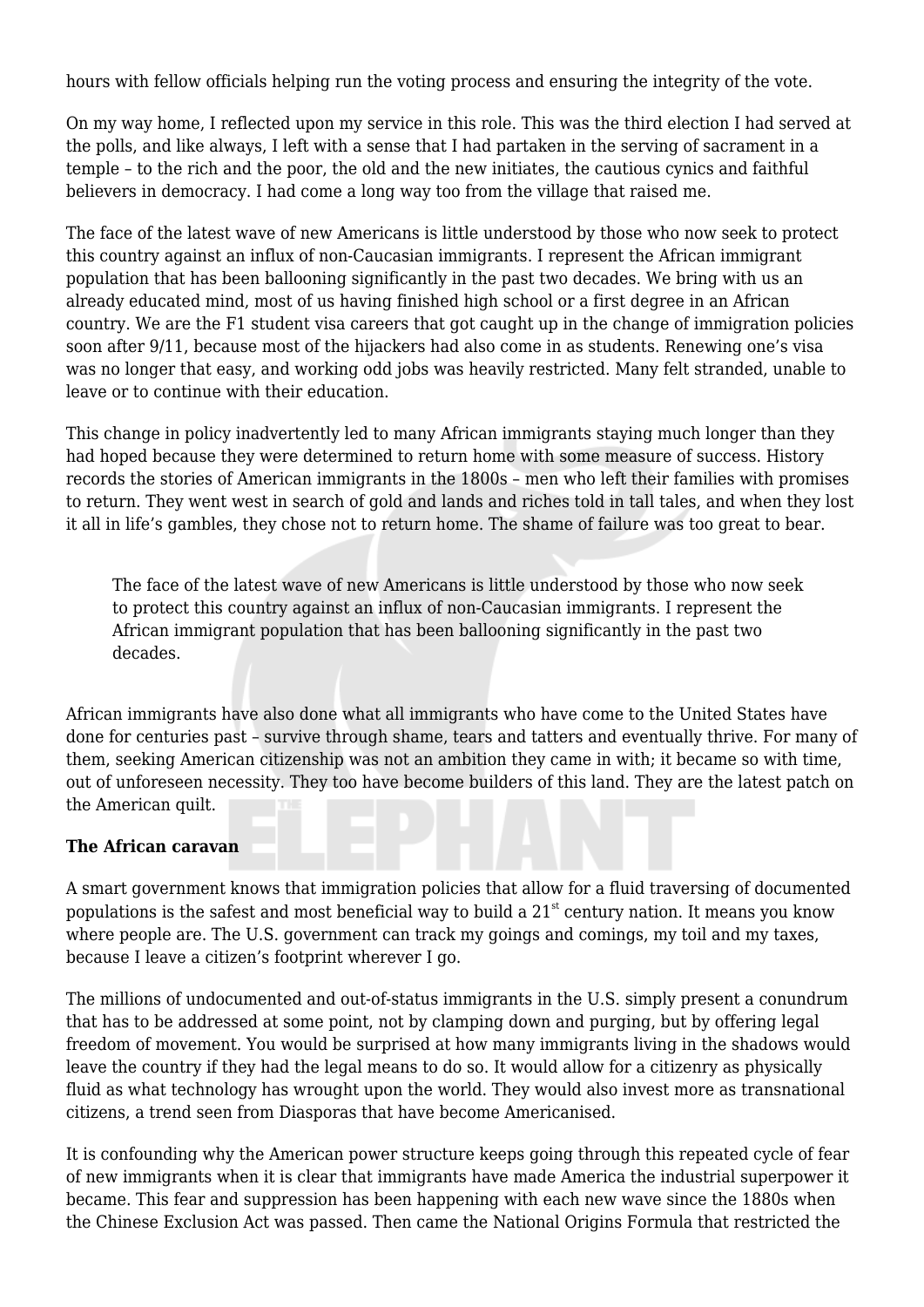influx of immigrants from Eastern Europe as they were deemed unskilled and influenced by Russia. The legislation also gave preference to immigrants from ethnic Caucasian countries.

It wasn't until the 2000s that African immigration to the U.S. shot up dramatically. The Refugee Act of 1980 opened the doors to a huge influx of Africans into the U.S., so much so that by 2018, Ilhan Omar, a 37-year-old Somali woman who had migrated to the U.S. as a refugee in 1995, was elected to the United States Congress. The large population of Somalis in Minnesota no doubt gave wind to her sails. It is worth noting that Ms. Omar lived part of her life in a refugee camp in Kenya, having fled from war-torn Somalia with her family. She would probably love to go back and make a difference in Somalia.

A Liberian refugee was also elected as mayor in the deep Trump country of Montana in 2016. He too had come in as a refugee.

However, the African home countries that have held our dreams of return have betrayed some of us as life there has become more difficult to knit into desired destiny. The suitcases that were never unpacked upon arrival in the U.S., awaiting triumphant return, were finally emptied of their content after lengthy years of study and surrender to American belonging. The continental African diaspora continues to develop the countries of their foreign abode, including in Europe where more are also taking up public office.

While many Africans in America will never feel truly American, they continue to thrive and grow in numbers. In an article published this year, the American reporter Molly Fosco identified the Nigerian diaspora in America as the most successful ethnic group in the United States. A Migration Policy Institute report also states: "Most members of the Kenya diaspora in the United States were well educated and more likely than the U.S. general public to have completed a university degree [and] to be in the labor force: 80% versus 64%."

The Pew Research Center places continental Africans as the fastest growing immigrant population in the U.S., with a growth rate of 41% between 2000 and 2013. Meanwhile, African governments continue to suppress diaspora civic engagement in their home countries. Most have completely failed to recognise the strategic power of their diaspora. At best, they seek to milk their hard-earned wealth without engaging with them.

American-born second generation continental Africans identify with their countries of cultural origin only when they grow up to discover the value of claiming a cultural identity. However, this identity is only seasonal. Among Kenyan-American youth, for example, you will only see this identity on display during festivities organised around Kenyan public holidays, such as Madaraka Day or Jamhuri Day. It is the kind of seasonal pride displayed by Irish youth on St. Patrick's Day. But both are bound by the common identity of being American. And it is in America where the Kenyan-American, the Irish-American, the Chinese-American, the Hispanic-American will run for office and shape the future of the United States. If this diverse ethnic make-up of America is a foregone conclusion, then the current rising wave of white nationalism and its attendant supremacist goals are futile.

The Pew Research Center places continental Africans as the fastest growing immigrant population in the U.S., with a growth rate of 41% between 2000 and 2013. Meanwhile, African governments continue to suppress diaspora civic engagement in their home countries. Most have completely failed to recognise the strategic power of their diaspora. At best, they seek to milk their hard-earned wealth without engaging with them.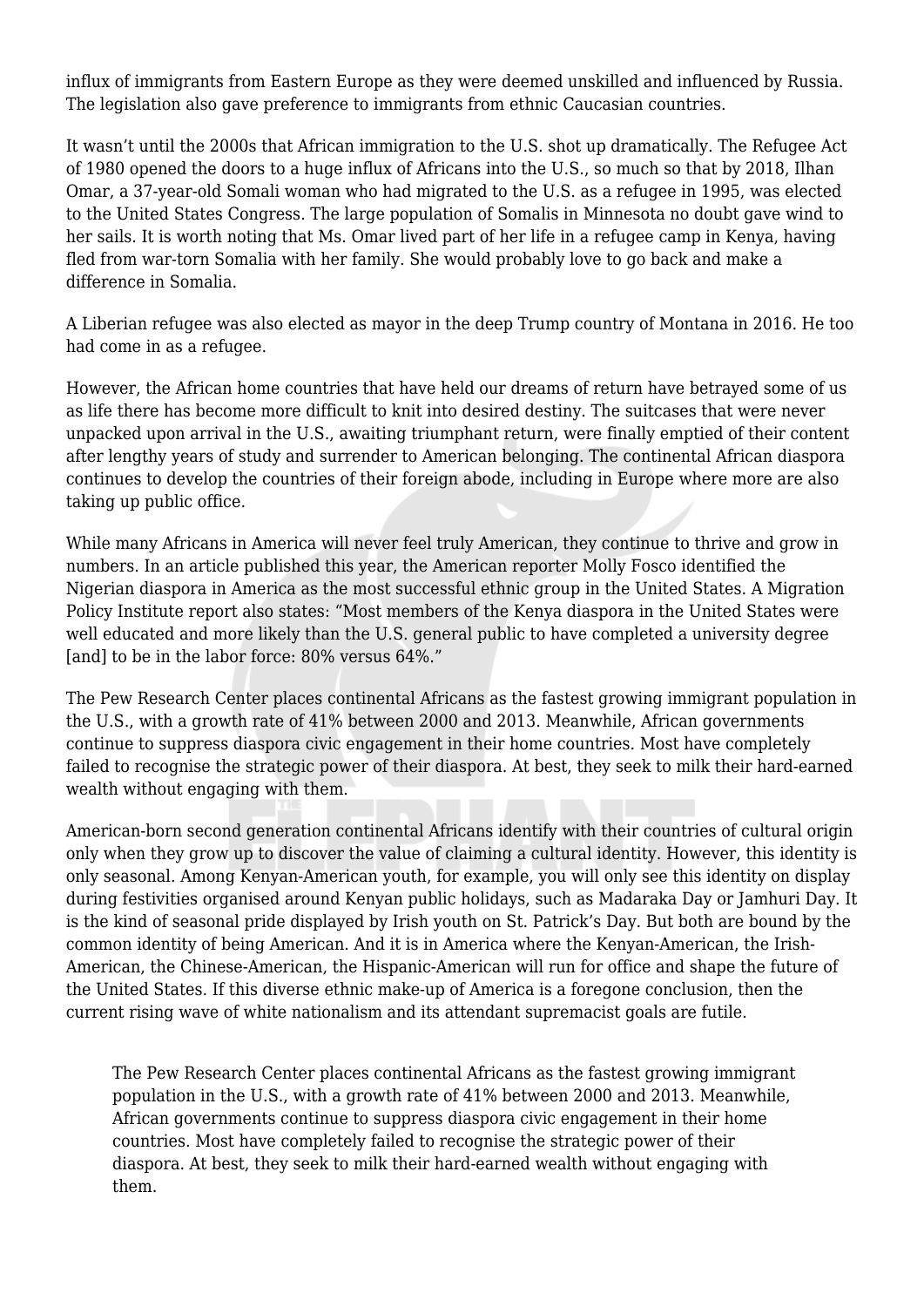#### **White fury, brown fruit**

There is rising fury of white nationalism in America that is based on a fear of extinction. Immigrants are accused of needing healthcare, food, housing and education at the expense of American taxpayers who themselves have few opportunities.

This unfounded argument has been used on every new wave of immigrants. The white race at the top of America's social pyramid is more afraid that their kind will be "browned out". But the face of America is slowly changing, as is the face of the world. Robert Wuthnow, author of *The Left Behind*, reminds us that 90% of rural America is white, a population that brought Trump to power. It is also the population from whence this wave of white nationalism has steadily risen. But this 90% white rural America base is slowly eroding, especially with the ever-increasing Hispanic population.

The United Nations projects that Africa's population will grow to 2.5 billion by 2050, making 1 out of every 4 humans on earth an African. There is no escaping the browning of the globe. The raging storms of white supremacy seen in Charlottesville and in the rise of the lone white male terrorist are all a waste of good energy that would be better used figuring out how to make amends for past injustices that have contributed greatly to a world of resentment between the privileged and the hoi polloi. It is not lost on the world that in the past several centuries our world has been shaped by a dominating race that enslaved, colonised and plundered other nations.

America's current president recently came out openly as a nationalist. It is unclear how this helps America's future. America's diverse races cannot be exterminated. A continental African who arrived here in 1998 and voted as an American citizen in the recently concluded U.S. mid-term elections has the rights and responsibilities to ensure a just and equitable American society as much as the descendants of the Pilgrims who arrived from Europe in the 1600s escaping religious persecution, the grandchildren of those who escaped war, poverty and famine from 19<sup>th</sup> century Czarist Russia and Ireland, the progenies of Chinese labourers who came in the  $19<sup>th</sup>$  and  $20<sup>th</sup>$  centuries; the children of Jews who escaped the Holocaust in the  $20<sup>th</sup>$  century, and many others who formed the United States of various peoples, all seeking a home away from home.

The United Nations projects that Africa's population will grow to 2.5 billion by 2050, making 1 out of every 4 humans on earth an African. There is no escaping the browning of the globe.

There is some sorrow and irony in the burden of racial superiority. This became clear to me upon reflecting on an encounter I had when I had just started my graduate studies in New York. A white male student struck up a conversation with me at the college library and told me all about his woes as a student immigrant from Poland. He had come on an F1 student visa but had fallen out of status. I knew little about immigration woes then. Like most of my African student peers, I had no interest in staying in America beyond graduation. My mind and soul were still tethered to my country of birth. Of course, American life would later on slap me silly and awaken me to the need for new belonging. It wasn't until I ventured out beyond my college cocoon that I began to encounter other immigrants with legal status issues.

The Polish student's story went in one ear out the other. He might as well have been telling me about cheese. He was the first "illegal" immigrant I'd ever met, and for a while, the people I thought of anytime I heard about "illegal" immigrants were white people from Europe stuck in limbo in America. There are many white immigrants grossly alienated because they choose the comfort of blending in with their race at the top of the pyramid even when they do not have the legal papers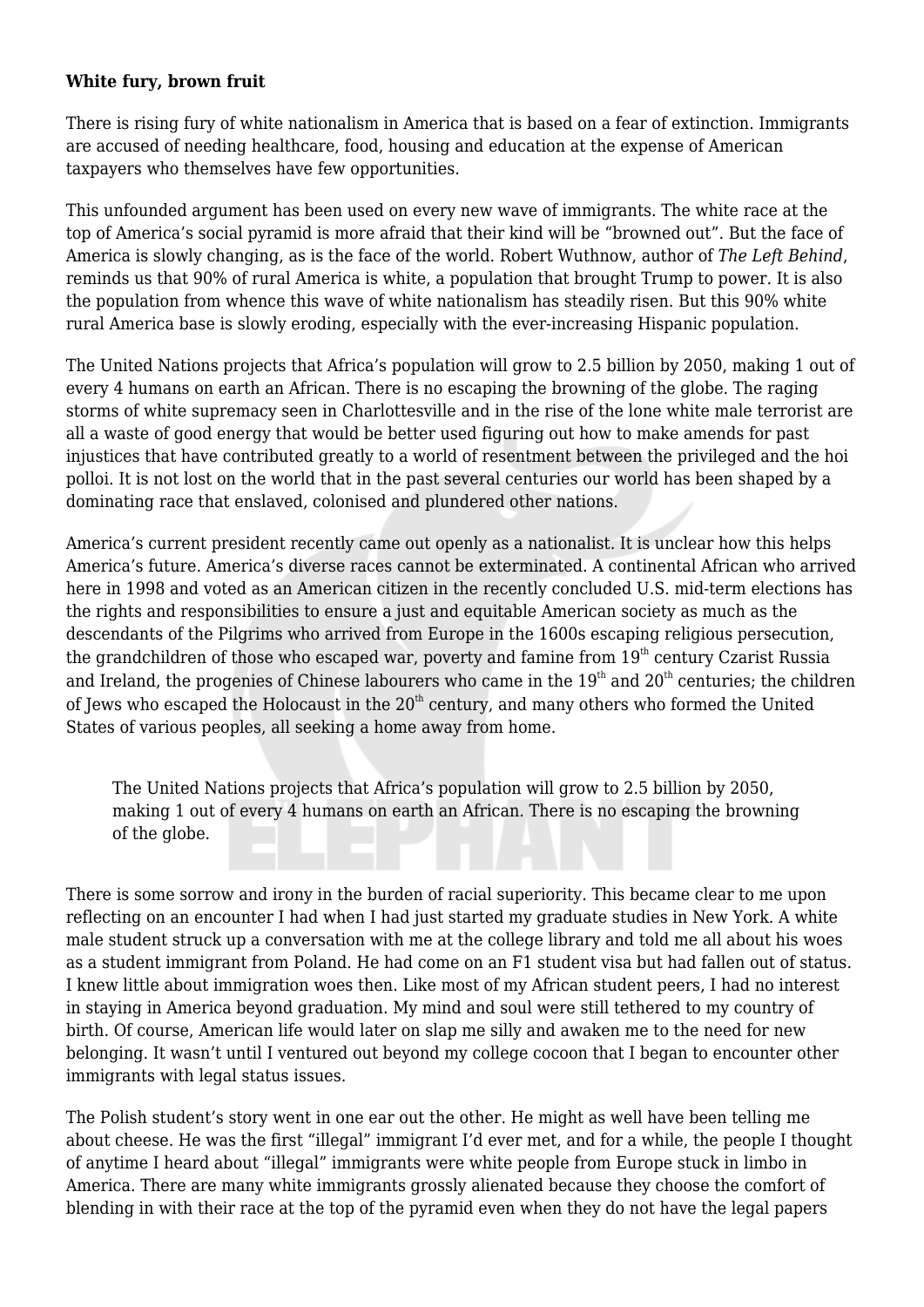they need to survive and thrive in America. But they don't get called names, they don't get go-backto-your-country spat in their face with disdain, and they don't stick out like a sore thumb and get punched at Trump rallies.

# **Dismantling America's caste system**

American society has a big self-inflicted festering wound. In every application form in the U.S., be it for employment, school or what-have-you, one is asked to check the box that identifies one's race or ethnicity. These categories are officially determined by the U.S. Office of Management and Budget. The official reason for including them is to ensure equitable opportunities and distribution of resources, but it is no secret that this is a caste system that constitutes institutionalised racism.

It gets worse when the name on your résumé is strange and definitely not white. Once, after receiving a letter of regret for a job I had applied for, I submitted the very same résumé with the whitest name I could think of, and I got a call for a phone interview immediately. My accent, however, didn't do me any good. It is no different from Rwanda's past when citizens were required to have their ethnicity on the national ID. After the genocide, they got rid of this tribal identifier, and it helped build a new nation.

American society has a big self-inflicted festering wound. In every application form in the U.S., be it for employment, school or what-have-you, one is asked to check the box that identifies one's race or ethnicity. These categories are officially determined by the U.S. Office of Management and Budget. The official reason for including them is to ensure equitable opportunities and distribution of resources, but it is no secret that this is a caste system that constitutes institutionalised racism.

In the United States, those with access to race and ethnic data easily use it to remap legislative districts in a way that is favourable to the person or party wielding the power of manipulation. Gerrymandering and voter suppression is America's system of rigging the vote. While African countries rig at the ballot, America rigs before the ballot. This was never more evident than in the recent mid-term elections that led to the recount of votes in at least three races.

The manipulation in Georgia's recent gubernatorial race had been done systematically and over time by the person who had the means to manipulate voter registration – Brian Kemp. As Georgia's Secretary of State, he got the upper hand and paved the way for himself to win the governor's seat, and this affected the integrity of the vote. Calls for Kemp's opponent, Stacey Abrams, to challenge the election in court have been reminiscent of Kenya's bitter election in 2017. It is likely that Kemp will preside over a bitter people, half of whom will not recognise him as a legitimate governor. Political rancor that looks an awful lot like third-world politics has become the norm in America since 2016.

Gerrymandering and voter suppression is America's system of rigging the vote. While African countries rig at the ballot, America rigs before the ballot.

If there's a dim light in the sinking story of American politics, it is that American society still highly values the Cinderella story. If a person deemed least likely to succeed dares to conquer all odds, chances are that a wave of support from all races is going to cheer this person on until he or she reaches the mountain top. In the mid-term elections, the Obama phenomenon has been repeated in the wave of minority candidates – women and Muslims who had been bartenders, refugees, and